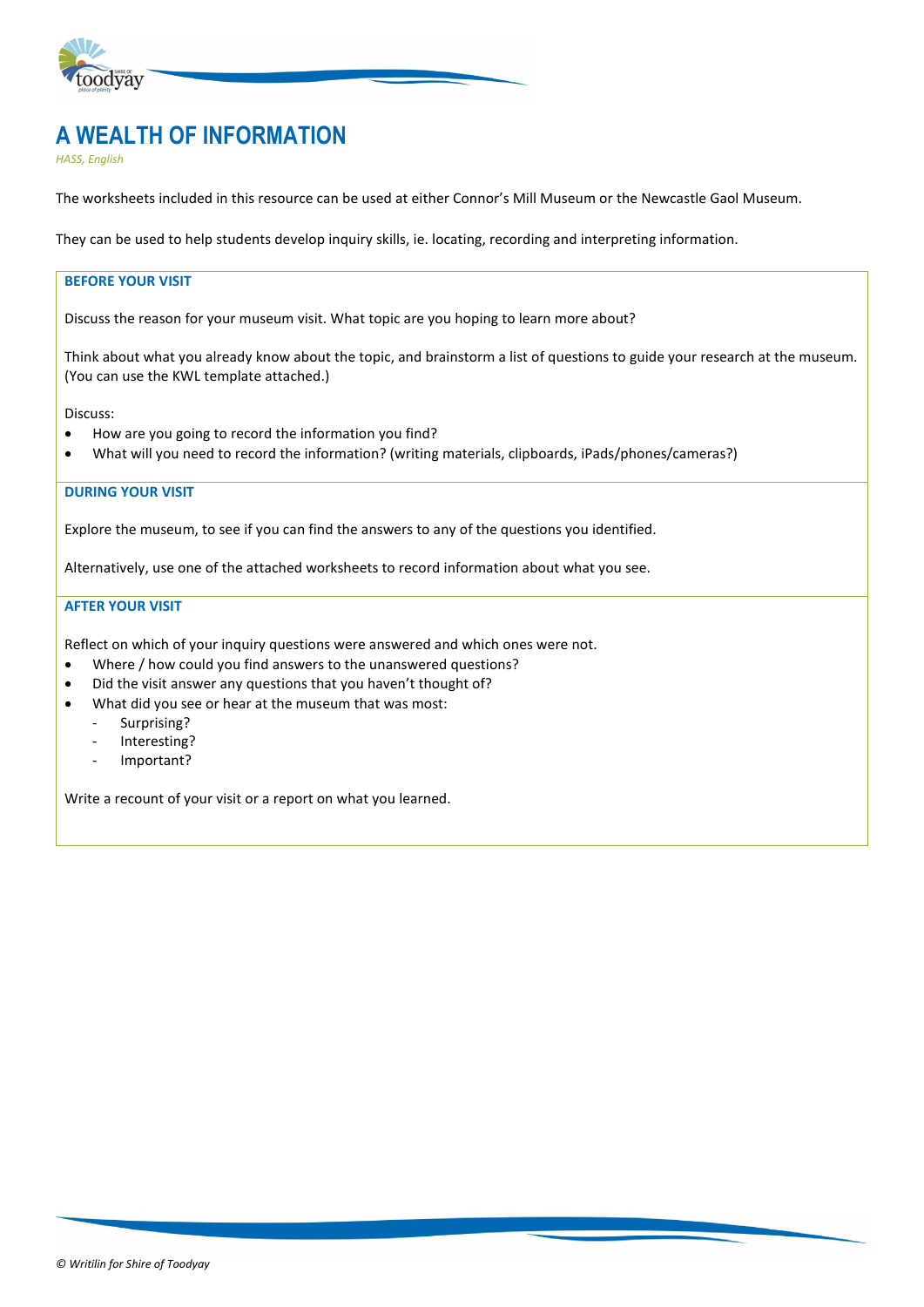

# **KWL**

Topic we are learning about: \_\_\_\_\_\_\_\_\_\_\_\_\_\_\_\_\_\_\_\_\_\_\_\_\_\_\_\_\_\_\_\_\_\_\_\_\_\_\_\_\_\_\_\_\_\_\_\_\_\_\_\_\_\_\_\_\_\_\_\_\_\_\_\_\_\_\_\_\_\_\_\_\_\_\_\_\_\_\_\_\_\_\_\_\_\_

| What I already <b>K</b> now about this topic | What I Want to learn about this topic | What I have Learned about this topic |
|----------------------------------------------|---------------------------------------|--------------------------------------|
|                                              |                                       |                                      |
|                                              |                                       |                                      |
|                                              |                                       |                                      |
|                                              |                                       |                                      |
|                                              |                                       |                                      |
|                                              |                                       |                                      |
|                                              |                                       |                                      |
|                                              |                                       |                                      |
|                                              |                                       |                                      |
|                                              |                                       |                                      |
|                                              |                                       |                                      |
|                                              |                                       |                                      |
|                                              |                                       |                                      |
|                                              |                                       |                                      |
|                                              |                                       |                                      |
|                                              |                                       |                                      |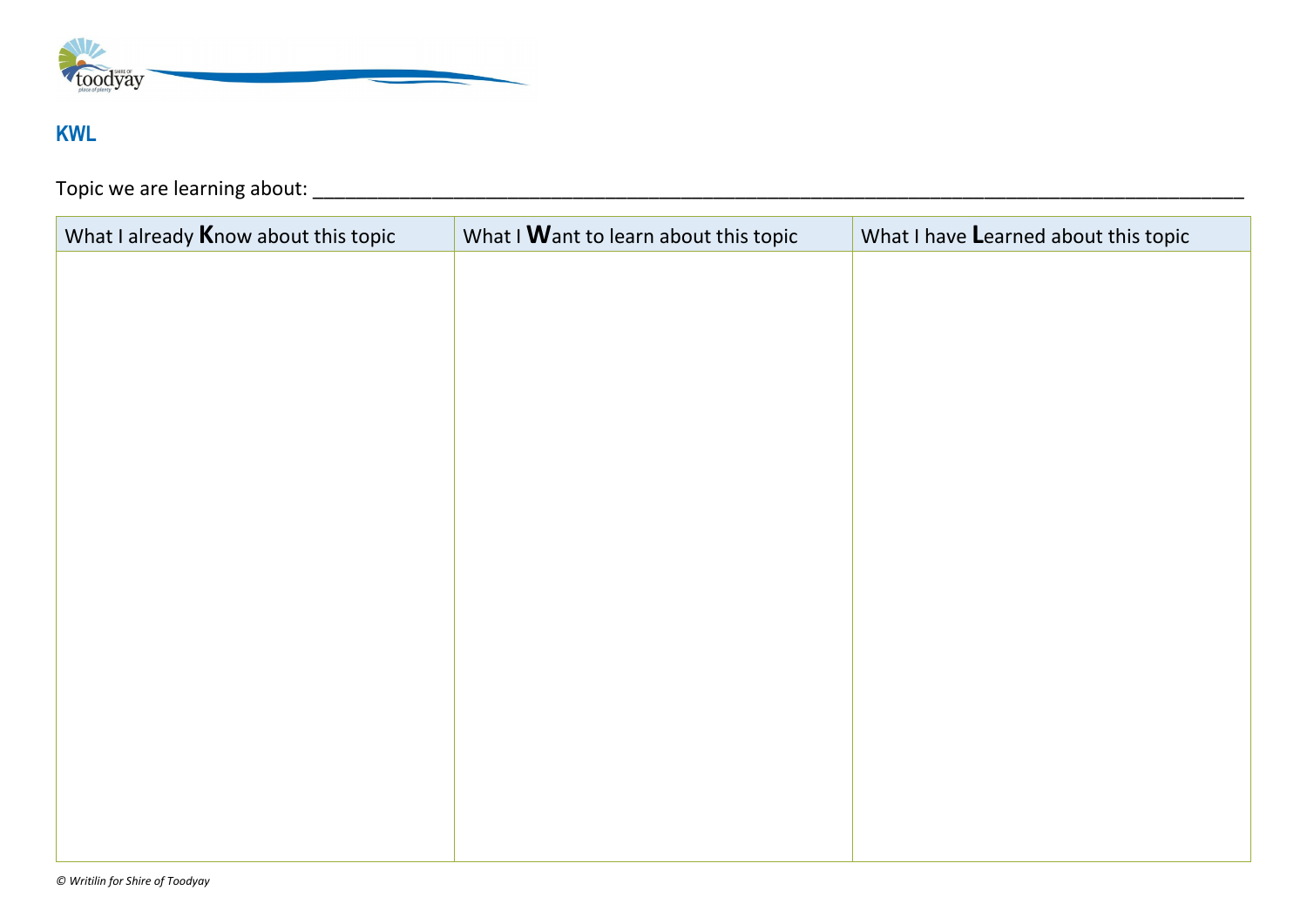

### **FIVE FACTS**

Write down five facts you learn about *people* (eg. who lived in Toodyay, what they did) and five facts about *places* (eg. what Toodyay was like in the past, how a building was used, how a place/places changed).

| Person/People | Place |
|---------------|-------|
|               |       |
|               |       |
|               |       |
|               |       |
|               |       |
|               |       |
|               |       |
|               |       |
|               |       |
|               |       |
|               |       |
|               |       |
|               |       |
|               |       |
|               |       |
|               |       |
|               |       |
|               |       |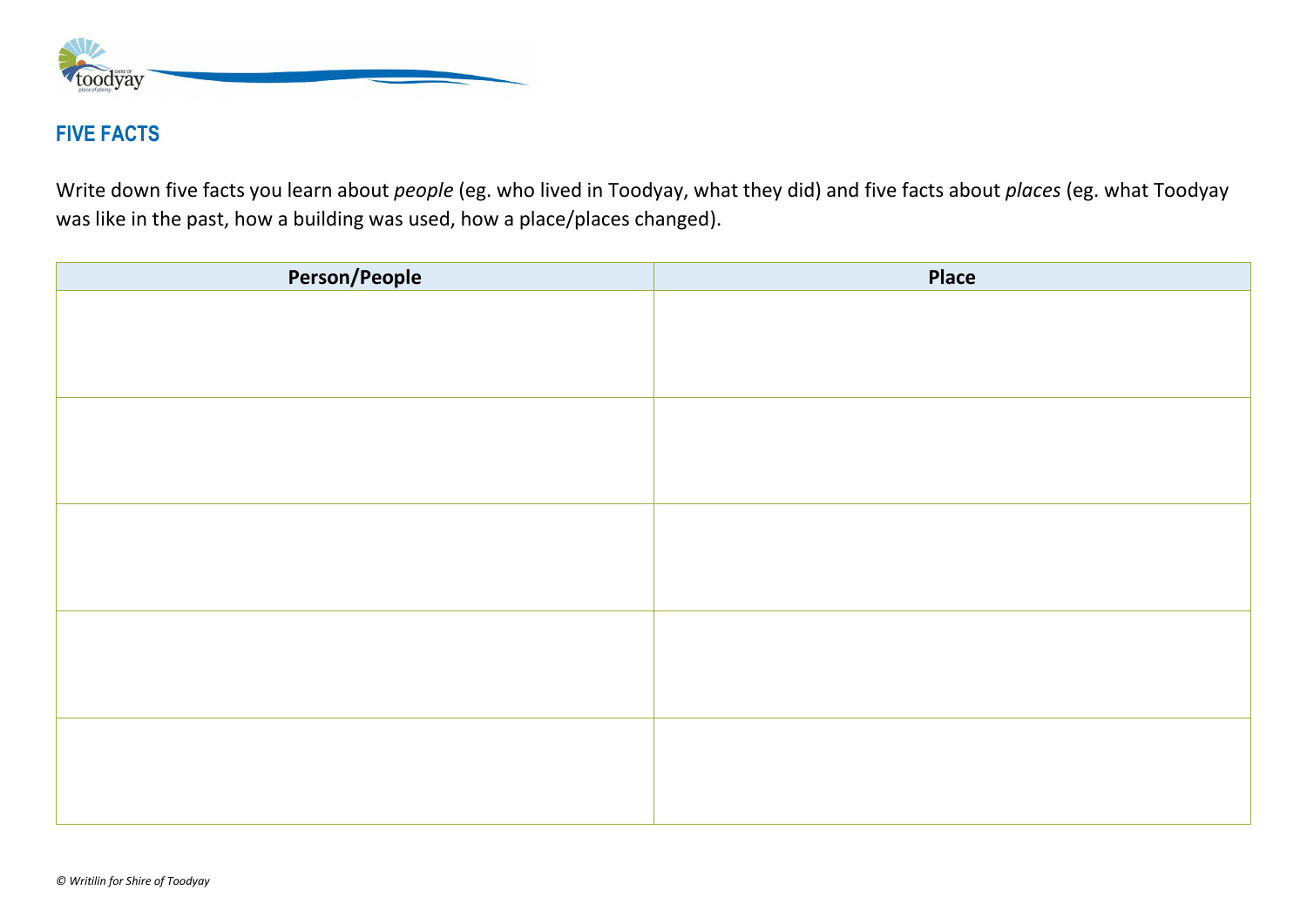

### **PHOTO ANALYSIS**

Choose one photo which relates to the topic you are exploring.

What is the most interesting detail in this photo? \_\_\_\_\_\_\_\_\_\_\_\_\_\_\_\_\_\_\_\_\_\_\_\_\_\_\_\_\_\_ What is one thing you can learn about the past from this photo? (be as specific as you can)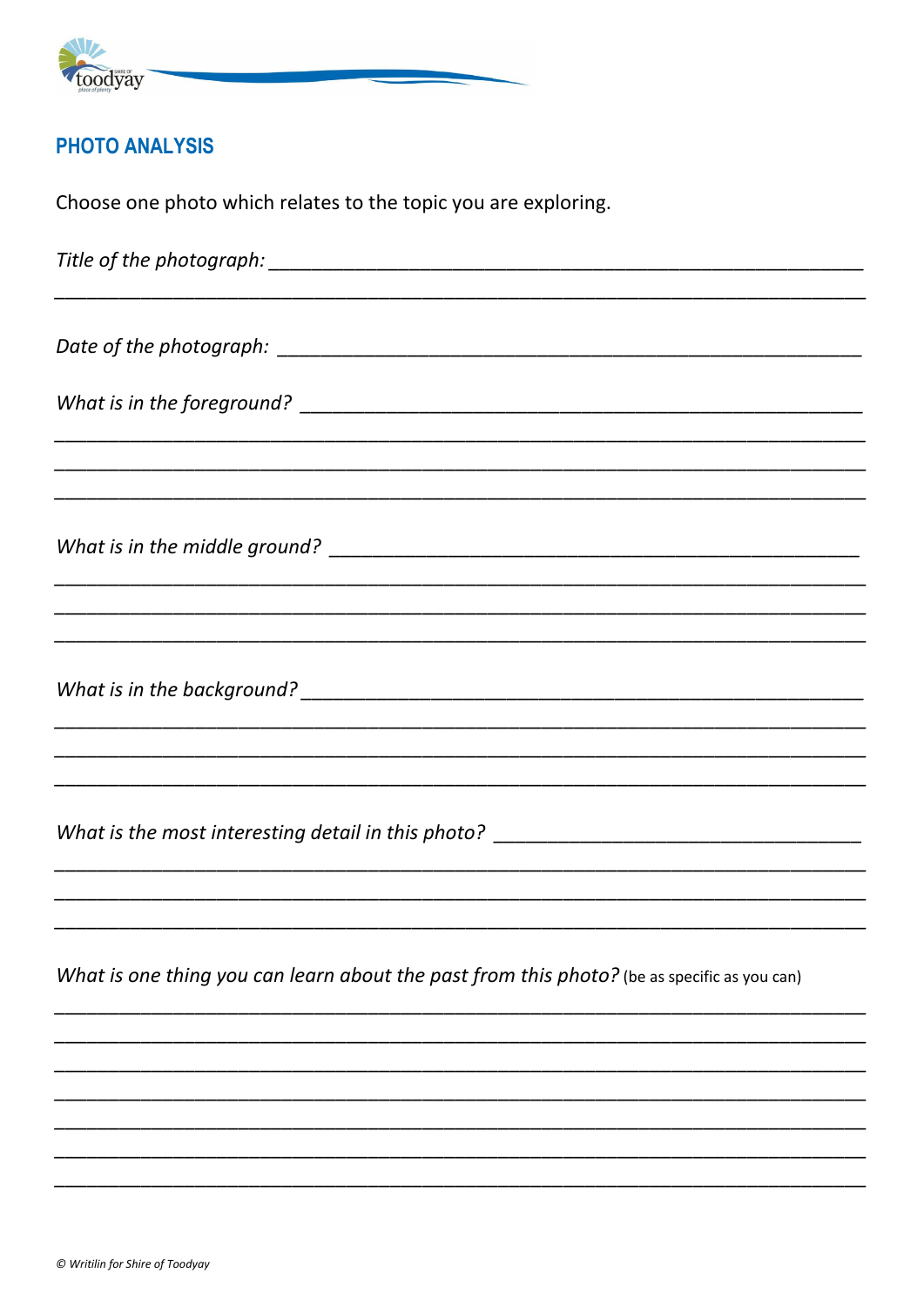

### **OBJECT ANALYSIS**

Look at the object and its label or an information panel to answer the sections below. You can circle words in the second column or add your own answer in the third column.

| It is made from                                                                                        | Metal<br>□<br>Wood<br>□<br>Silver<br>□<br>China/porcelain<br>$\Box$ | Stone<br>□<br>Fabric<br>$\square$ Paper<br>$\Box$           |
|--------------------------------------------------------------------------------------------------------|---------------------------------------------------------------------|-------------------------------------------------------------|
| Approximate size                                                                                       |                                                                     |                                                             |
| It is dated at                                                                                         |                                                                     |                                                             |
| What colour is it /<br>are there any<br>patterns, letters or<br>numbers on it?                         |                                                                     |                                                             |
| Condition                                                                                              | Complete/undamaged<br>□<br><b>Broken</b><br>□<br>Stained<br>□       | $\Box$<br>Rusted<br>Repaired<br>$\Box$                      |
| What was it used<br>for?                                                                               | Entertainment<br>□<br>Education<br>$\Box$<br>Trade<br>□             | $\Box$ Transport<br>$\Box$<br>$\Box$                        |
| Who did it last<br>belong to?                                                                          |                                                                     |                                                             |
| Who might have<br>used it?                                                                             | Men<br>□<br>Women<br>□<br>Rich people<br>□                          | Someone doing a certain job:<br>$\Box$<br>Other:<br>$\perp$ |
| What don't you know about this<br>object but you wish you could<br>find out?                           |                                                                     |                                                             |
| What does this object tell you<br>about the past (eg. the way jobs<br>were done, standards of living)? |                                                                     |                                                             |